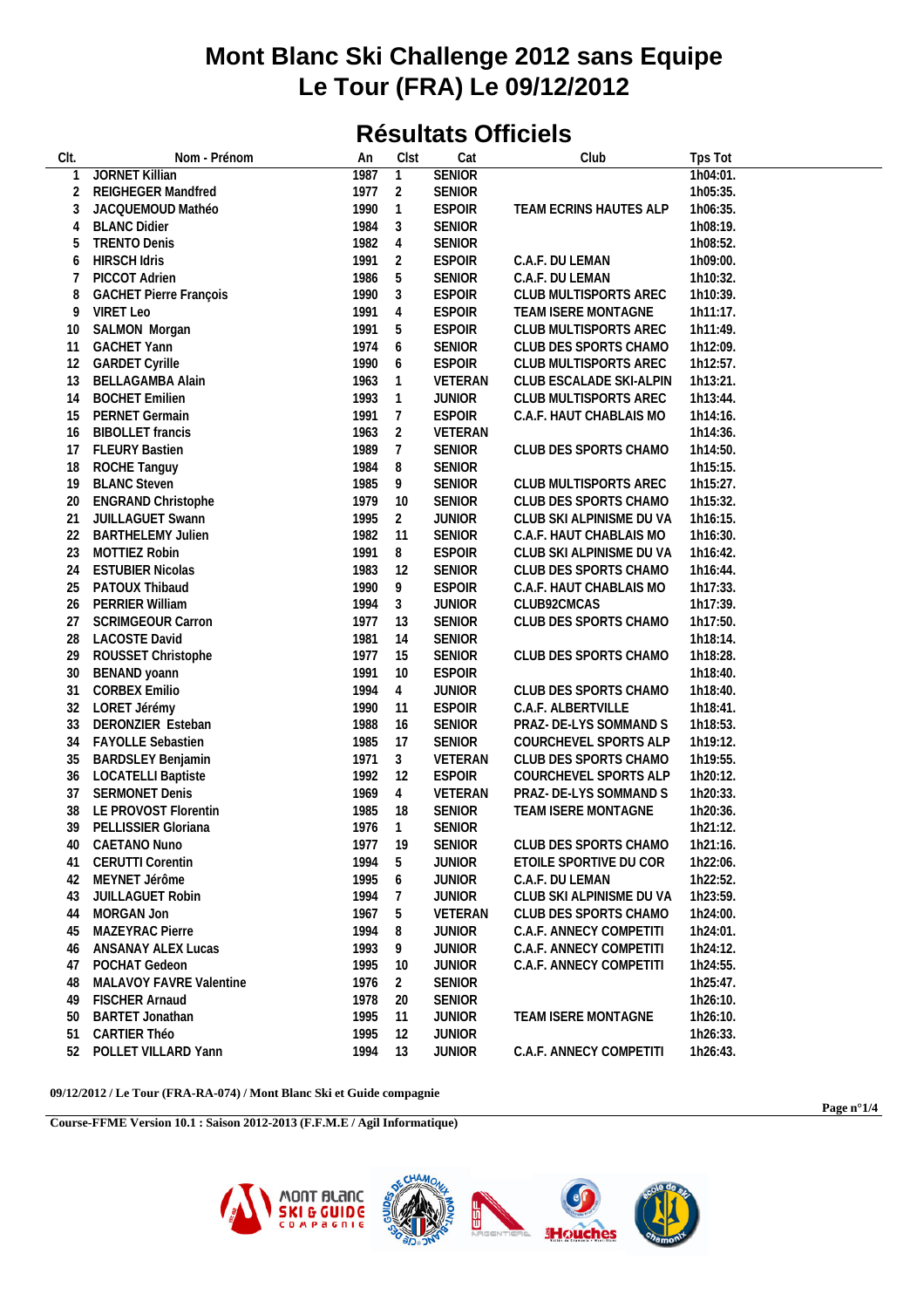| CIt. | Nom - Prénom                 | An   | Clst            | Cat            | Club                    | Tps Tot  |
|------|------------------------------|------|-----------------|----------------|-------------------------|----------|
| 53   | <b>IMBERT Christophe</b>     | 1981 | $\overline{21}$ | <b>SENIOR</b>  | CLUB DES SPORTS CHAMO   | 1h27:38. |
| 54   | MAZAN Frédéri                | 1981 | 22              | <b>SENIOR</b>  | CORBIER SKI-ALPINISME   | 1h27:38. |
| 55   | FORSBERG emelie              | 1986 | 3               | <b>SENIOR</b>  |                         | 1h28:18. |
| 56   | <b>SCREMIN Yvon</b>          | 1961 | 6               | VETERAN        |                         | 1h29:38. |
| 57   | PERRET Jean Claude           | 1959 | $7\overline{ }$ | VETERAN        | CLUB DES SPORTS CHAMO   | 1h29:42. |
| 58   | <b>FERDINAND Antoine</b>     | 1994 | 14              | <b>JUNIOR</b>  | Licence HORS CLUB       | 1h29:44. |
| 59   | <b>ANDREOLLE Xilly</b>       | 1987 | 23              | <b>SENIOR</b>  |                         | 1h30:00. |
| 60   | <b>FUSINAZ Joel</b>          | 1976 | 24              | <b>SENIOR</b>  |                         | 1h30:07. |
| 61   | <b>MOLLI Didier</b>          | 1970 | 8               |                | CLUB DES SPORTS CHAMO   | 1h30:16. |
|      |                              |      |                 | VETERAN        |                         |          |
| 62   | SILITCH Nina                 | 1972 | $\overline{1}$  | VETERAN        | CLUB DES SPORTS CHAMO   | 1h31:11. |
| 63   | REY Aurélien                 | 1982 | 25              | <b>SENIOR</b>  |                         | 1h31:22. |
| 64   | MARQUIS Robin                | 1993 | 15              | <b>JUNIOR</b>  | C.A.F. ANNECY COMPETITI | 1h31:30. |
| 65   | GADIOLET Jean                | 1950 | 9               | VETERAN        |                         | 1h31:37. |
| 66   | <b>BAGNERES olivier</b>      | 1950 | 10              | VETERAN        |                         | 1h31:54. |
| 67   | ZANAROLI Antoine             | 1995 | 16              | <b>JUNIOR</b>  |                         | 1h32:03. |
| 68   | PRYSIANIVIK Kevin            | 1990 | 13              | <b>ESPOIR</b>  |                         | 1h32:10. |
| 69   | <b>GEORGE Adam</b>           | 1978 | 26              | <b>SENIOR</b>  |                         | 1h33:43. |
| 70   | SOUCHET samuel               | 1985 | 27              | <b>SENIOR</b>  |                         | 1h34:19. |
| 71   | LOSAPRIO Marion              | 1990 | $\overline{1}$  | <b>ESPOIR</b>  |                         | 1h35:19. |
| 72   | MEYER Fabien                 | 1971 | 11              | <b>VETERAN</b> | CLUB DES SPORTS CHAMO   | 1h35:35. |
| 73   | SUCIU Ionel                  | 1985 | 28              | <b>SENIOR</b>  | CLUB DES SPORTS CHAMO   | 1h35:36. |
| 74   | <b>HOCHMANN Marc</b>         | 1978 | 29              | SENIOR         | CLUB DES SPORTS CHAMO   | 1h35:49. |
| 75   |                              | 1974 | 30              | <b>SENIOR</b>  |                         | 1h36:05. |
|      | PELLIER CUIT Philippe        |      |                 |                |                         |          |
| 76   | <b>GANDER Alain</b>          | 1960 | 12              | VETERAN        | CLUB DES SPORTS CHAMO   | 1h36:32. |
| 77   | <b>CANOVA Gilles</b>         | 1966 | 13              | VETERAN        |                         | 1h37:38. |
| 78   | PERINET Bertrand             | 1978 | 31              | <b>SENIOR</b>  | DEVERS TROYES           | 1h38:51. |
| 79   | TIBBETTS ben                 | 1982 | 32              | <b>SENIOR</b>  |                         | 1h39:43. |
| 80   | <b>MANEGLIA Marion</b>       | 1982 | $\overline{4}$  | <b>SENIOR</b>  | CLUB DES SPORTS CHAMO   | 1h39:45. |
| 81   | FOUQUE Manon                 | 1988 | 5               | <b>SENIOR</b>  | CLUB DES SPORTS CHAMO   | 1h39:59. |
| 82   | HUG christian                | 1960 | 14              | VETERAN        |                         | 1h40:22. |
| 83   | <b>MOLLARD Sophie</b>        | 1995 | $\overline{1}$  | <b>JUNIOR</b>  | CLUB MULTISPORTS AREC   | 1h40:54. |
| 84   | <b>VULIN Paul</b>            | 1957 | 15              | VETERAN        |                         | 1h41:06. |
| 85   | PLANTIE Philippe             | 1963 | 16              | VETERAN        | PASSY ESCALADE          | 1h41:14. |
| 86   | <b>MATTEUDI Florentin</b>    | 1986 | 33              | <b>SENIOR</b>  | CLUB DES SPORTS CHAMO   | 1h42:46. |
| 87   | <b>GAYET Elisa</b>           | 1995 | $\overline{2}$  | <b>JUNIOR</b>  |                         | 1h43:50. |
| 88   | <b>GUILLAUMONT Romain</b>    | 1993 | 17              | <b>JUNIOR</b>  | C.A.F. ANNECY COMPETITI | 1h44:17. |
| 89   | REY Alexandre                | 1979 | 34              | <b>SENIOR</b>  | CLUB DES SPORTS CHAMO   | 1h44:38. |
|      |                              |      |                 |                |                         |          |
| 90   | <b>ASSADI Herve</b>          | 1965 | 17              | VETERAN        | CLUB ALPIN FRANCAIS HA  | 1h45:15. |
| 91   | <b>TERRAY Antoine</b>        | 1961 | 18              | VETERAN        | CLUB DES SPORTS CHAMO   | 1h45:17. |
|      | 92 VERRIER Luc               | 1961 | 19              | VETERAN        | CLUB DES SPORTS CHAMO   | 1h46:55. |
| 93   | <b>HUGOT Elsa</b>            | 1990 | $\overline{2}$  | <b>ESPOIR</b>  |                         | 1h48:17. |
| 94   | NAVILLE Tania                | 1986 | 6               | <b>SENIOR</b>  | CLUB DES SPORTS CHAMO   | 1h48:23. |
| 95   | DA MOUTA Cyril               | 1989 | 35              | <b>SENIOR</b>  |                         | 1h49:01. |
| 96   | DA MOUTA Serge               | 1962 | 20              | VETERAN        |                         | 1h49:02. |
| 97   | <b>GROS Céline</b>           | 1983 | 7               | <b>SENIOR</b>  | C.A.F. HAUT CHABLAIS MO | 1h50:46. |
| 98   | <b>GRIMAULT Fabian</b>       | 1972 | 21              | VETERAN        |                         | 1h52:48. |
| 99   | <b>NAUDIN Fabio</b>          | 1974 | 36              | <b>SENIOR</b>  |                         | 1h53:41. |
| 100  | <b>FAVRET Eric</b>           | 1961 | 22              | VETERAN        | CLUB DES SPORTS CHAMO   | 1h53:58. |
| 101  | <b>BORLET Nicolas</b>        | 1984 | 37              | <b>SENIOR</b>  |                         | 1h54:27. |
| 102  | <b>THUYLIE Frederic</b>      | 1973 | 23              | VETERAN        |                         | 1h56:21. |
| 103  | <b>VERRIER Camille</b>       | 1993 | 18              | <b>JUNIOR</b>  | C.A.F. DU LEMAN         | 1h56:45. |
|      |                              |      |                 |                |                         |          |
| 104  | ARCARO Gianluca              | 1981 | 38              | <b>SENIOR</b>  |                         | 1h57:46. |
| 105  | VENDRAMI Daniela             | 1968 | 2               | VETERAN        |                         | 1h57:53. |
| 106  | <b>BEVTI lionel</b>          | 1982 | 39              | <b>SENIOR</b>  |                         | 1h57:55. |
| 107  | DABET Jean Michel            | 1972 | 24              | VETERAN        | LE MUR                  | 1h59:01. |
| 108  | MOSER christophe             | 1971 | 25              | VETERAN        |                         | 2h01:37. |
| 109  | <b>AVANTURIER Christophe</b> | 1969 | 26              | VETERAN        |                         | 2h02:30. |
| 110  | <b>VENDRAMI</b> Serge        | 1962 | 27              | VETERAN        |                         | 2h03:03. |
|      |                              |      |                 |                |                         |          |

## **09/12/2012 / Le Tour (FRA-RA-074) / Mont Blanc Ski et Guide compagnie**

**Course-FFME Version 10.1 : Saison 2012-2013 (F.F.M.E / Agil Informatique)**



**Page n°2/4**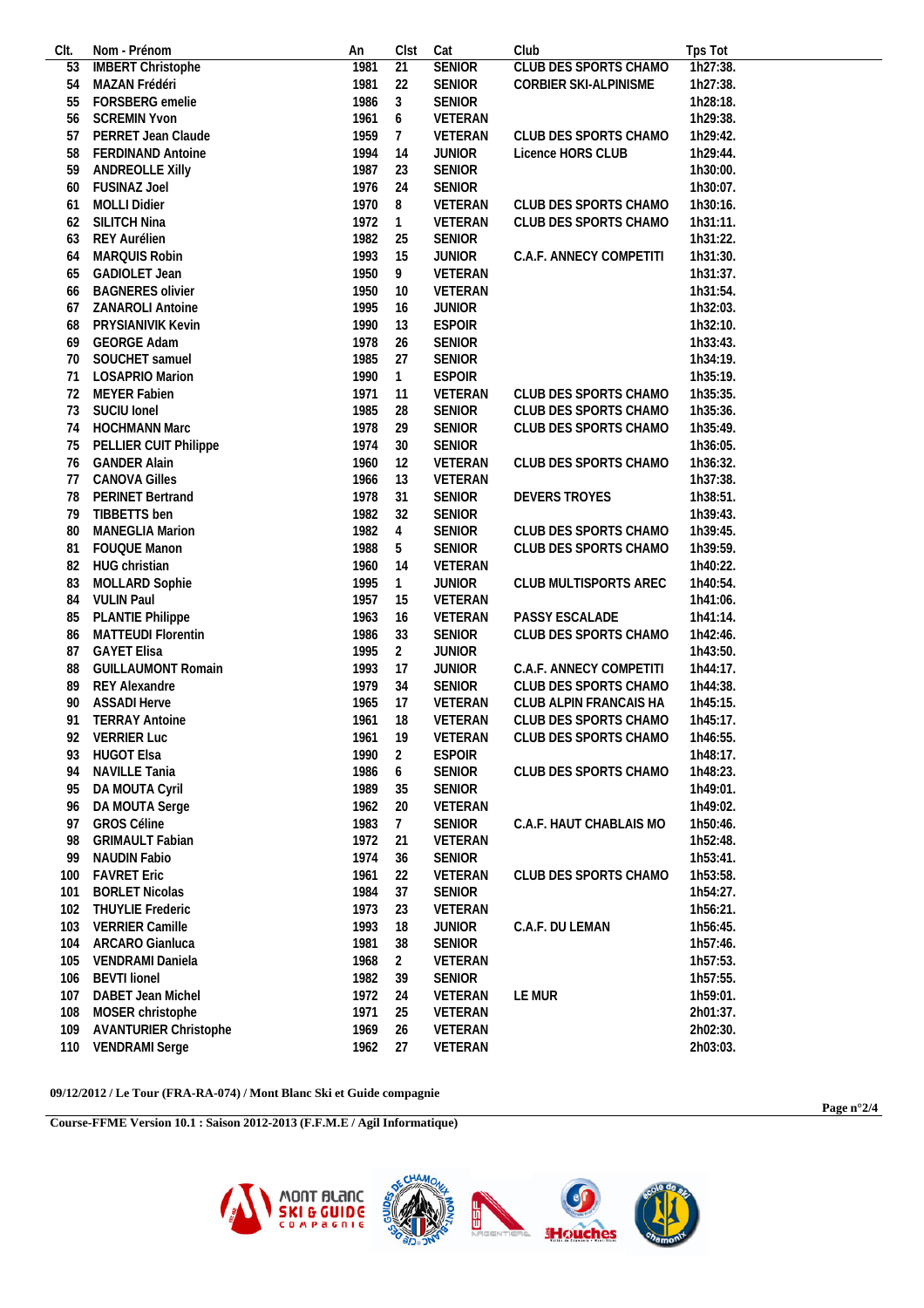| CIt. | Nom - Prénom                | An   | Clst            | Cat            | Club                     | Tps Tot  |
|------|-----------------------------|------|-----------------|----------------|--------------------------|----------|
| 111  | <b>BAILY</b> peter          | 1967 | $\overline{28}$ | <b>VETERAN</b> |                          | 2h03:06. |
| 112  | MEUGNIER pierre (senior)    | 1946 | 29              | VETERAN        |                          | 2h04:27. |
| 113  | <b>TARRIER Fabrice</b>      | 1974 | 40              | <b>SENIOR</b>  |                          | 2h04:43. |
| 114  | CADY DE NAVACELLE Jeanne    | 1993 | 3               | <b>JUNIOR</b>  |                          | 2h05:05. |
| 115  | DERONZIER Christian         | 1959 | 30              | VETERAN        | PRAZ- DE-LYS SOMMAND S   | 2h06:12. |
| 116  | <b>DEVILLE Damien</b>       | 1983 | 41              | <b>SENIOR</b>  |                          | 2h08:17. |
| 117  | <b>TURRILLOT Eloi</b>       | 1987 | 42              | <b>SENIOR</b>  |                          | 2h11:44. |
| 118  | TWEEDY tim                  | 1967 | 31              | VETERAN        |                          | 2h13:50. |
| 119  | <b>EMERY Jacques</b>        | 1975 | 43              | <b>SENIOR</b>  |                          | 2h14:29. |
| 120  | <b>VENDRAMI Loris</b>       | 1994 | 19              | <b>JUNIOR</b>  |                          | 2h15:24. |
| 121  | KOSSONOGOW Nicolas          | 1968 | 32              | VETERAN        |                          | 2h17:07. |
| 122  | GROS Jean Claude            | 1950 | 33              | VETERAN        |                          | 2h19:59. |
| 123  | PAGE Maya                   | 1960 | $\mathfrak{Z}$  | VETERAN        |                          | 2h20:29. |
| 124  | <b>THIBOUT Steve</b>        | 1988 | 44              | SENIOR         | MJC VERNEUIL SUR AVRE    | 2h21:26. |
| 125  | VILLEMIN Christophe         | 1968 | 34              | VETERAN        |                          | 2h23:22. |
| 126  | <b>KEIGHLEY Ray</b>         | 1953 | 35              | VETERAN        |                          | 2h23:32. |
| 127  | JACQUEMET Stéphane          | 1966 | 36              | VETERAN        |                          | 2h24:17. |
| 128  | <b>DUVILLARD Ulrich</b>     | 1978 | 45              | SENIOR         |                          | 2h26:53. |
| 129  | <b>CAMUS Pierre</b>         | 1964 | 37              | VETERAN        |                          | 2h28:30. |
| 130  | MOSSET Tim                  | 1963 | 38              | VETERAN        |                          | 2h29:40. |
| 131  | <b>LASRY Pierre</b>         | 1972 | 39              | VETERAN        |                          | 2h29:45. |
|      |                             |      |                 |                |                          |          |
| 132  | <b>DESMIDT Dimitri</b>      | 1975 | 46              | <b>SENIOR</b>  |                          | 2h32:27. |
| 133  | MEUGNIER pierre junior      | 1979 | 47              | <b>SENIOR</b>  |                          | 2h35:18. |
| 134  | LEVI ALVARES yoann          | 1987 | 48              | SENIOR         |                          | 2h36:17. |
| 135  | LAWSON gordon               | 1966 | 40              | VETERAN        |                          | 2h39:51. |
| 136  | 722                         |      |                 |                |                          | 12h01:42 |
| 137  | ???                         |      |                 |                |                          | 12h09:52 |
|      | ABANDONS                    |      |                 |                |                          |          |
|      | ???                         |      |                 |                |                          | Abd      |
|      | ???                         |      |                 |                |                          | Abd      |
|      | ???                         |      |                 |                |                          | Abd      |
|      | ???                         |      |                 |                |                          | Abd      |
|      | ???                         |      |                 |                |                          | Abd      |
|      | ???                         |      |                 |                |                          | Abd      |
|      |                             | 1970 |                 | VETERAN        |                          | Abd      |
|      | CHAVAS-GOY-CUEVAS           |      |                 |                |                          |          |
|      | <b>SPAHR Martin</b>         | 1971 |                 | VETERAN        |                          | Abd      |
|      | VILLARD Jean                | 1959 |                 | VETERAN        |                          | Abd      |
|      | CANDELA Salome              | 1992 |                 | <b>ESPOIR</b>  | TEAM ISERE MONTAGNE      | Abd      |
|      | <b>BONNEFOI Mathilde</b>    | 1992 |                 | <b>ESPOIR</b>  | TEAM ISERE MONTAGNE      | Abd      |
|      | ROCHE Bruno                 | 1974 |                 | <b>SENIOR</b>  | CLUB SKI ALPINISME DU VA | Abd      |
|      | <b>SEVENNEC Alexis</b>      | 1987 |                 | <b>SENIOR</b>  | C.A.F. HAUT CHABLAIS MO  | Abd      |
|      | ???                         |      |                 |                |                          | Abd      |
|      | MERRANT Jean Yves           | 1961 |                 | VETERAN        |                          | Abd      |
|      | RING John                   | 1960 |                 | VETERAN        |                          | Abd      |
|      | <b>RISTORI Francis</b>      | 1959 |                 | VETERAN        |                          | Abd      |
|      | <b>NON TRAITES</b>          |      |                 |                |                          |          |
|      |                             |      |                 |                |                          |          |
|      | $?$ ??                      |      |                 |                |                          | Nt       |
|      | ???                         |      |                 |                |                          | Nt       |
|      | ???                         |      |                 |                |                          | Nt       |
|      | <b>CORDIER Jean Charles</b> | 1957 |                 | VETERAN        |                          | Nt       |
|      | WILLET gfuy                 | 1971 |                 | VETERAN        |                          | Nt       |
|      | <b>CORNFORTI Paul</b>       | 1962 |                 | VETERAN        |                          | Nt       |
|      | SNYSLOV Denis               | 1967 |                 | VETERAN        |                          | Nt       |
|      | ???                         |      |                 |                |                          | Nt       |
|      | ???                         |      |                 |                |                          | Nt       |
|      | <b>STADELI Astrid</b>       | 1981 |                 | <b>SENIOR</b>  | CLUB ESCALADE SKI-ALPIN  | Nt       |
|      | ???                         |      |                 |                |                          | Nt       |
|      |                             |      |                 |                |                          |          |

**09/12/2012 / Le Tour (FRA-RA-074) / Mont Blanc Ski et Guide compagnie**

**Course-FFME Version 10.1 : Saison 2012-2013 (F.F.M.E / Agil Informatique)**



**Page n°3/4**